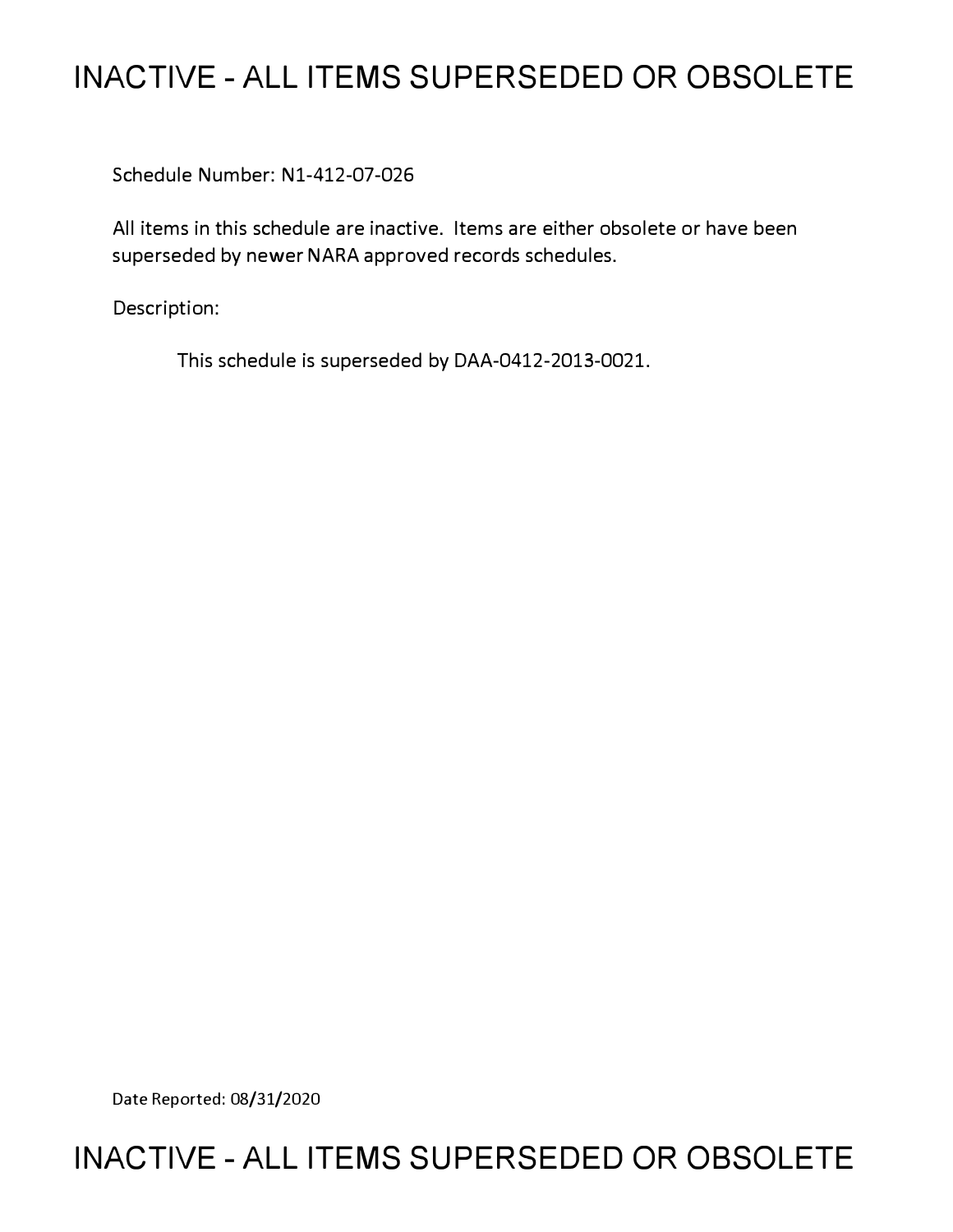| <b>REQUEST FOR RECORDS DISPOSITION AUTHORITY</b>                                                                                                                                                                                                                                                                                                                                                                                                                                                                                                           |                                                 |                                    |                     |  | JOB NUMBER N1 - 412-07-26                                                                                                                                                                                                               |                                                |                                            |  |
|------------------------------------------------------------------------------------------------------------------------------------------------------------------------------------------------------------------------------------------------------------------------------------------------------------------------------------------------------------------------------------------------------------------------------------------------------------------------------------------------------------------------------------------------------------|-------------------------------------------------|------------------------------------|---------------------|--|-----------------------------------------------------------------------------------------------------------------------------------------------------------------------------------------------------------------------------------------|------------------------------------------------|--------------------------------------------|--|
| To: NATIONAL ARCHIVES and RECORDS ADMINISTRATION (NIR)<br>WASHINGTON, DC 20408                                                                                                                                                                                                                                                                                                                                                                                                                                                                             |                                                 |                                    |                     |  | <b>DATE RECEIVED</b><br>$1 - 8 - 2007$                                                                                                                                                                                                  |                                                |                                            |  |
| 1. FROM (Agency or establishment)                                                                                                                                                                                                                                                                                                                                                                                                                                                                                                                          |                                                 |                                    |                     |  | <b>NOTIFICATION TO AGENCY</b>                                                                                                                                                                                                           |                                                |                                            |  |
| U.S. Environmental Protection Agency                                                                                                                                                                                                                                                                                                                                                                                                                                                                                                                       |                                                 |                                    |                     |  | In accordance with the provisions of 44 U.S.C.<br>3303a,<br>disposition<br>the<br>request,<br>including<br>amendments, is approved except for items that may<br>marked Adisposition not approved≅ or<br>be<br>Awithdrawn≅ in column 10. |                                                |                                            |  |
| 2. MAJOR SUBDIVISION                                                                                                                                                                                                                                                                                                                                                                                                                                                                                                                                       |                                                 |                                    |                     |  |                                                                                                                                                                                                                                         |                                                |                                            |  |
| <b>Toxic Substances</b>                                                                                                                                                                                                                                                                                                                                                                                                                                                                                                                                    |                                                 |                                    |                     |  |                                                                                                                                                                                                                                         |                                                |                                            |  |
| 3. MINOR SUBDIVISION                                                                                                                                                                                                                                                                                                                                                                                                                                                                                                                                       |                                                 |                                    |                     |  |                                                                                                                                                                                                                                         |                                                |                                            |  |
| Headquarters                                                                                                                                                                                                                                                                                                                                                                                                                                                                                                                                               |                                                 |                                    |                     |  |                                                                                                                                                                                                                                         |                                                |                                            |  |
| 4. NAME OF PERSON WITH WHOM TO CONFER                                                                                                                                                                                                                                                                                                                                                                                                                                                                                                                      |                                                 |                                    | <b>5. TELEPHONE</b> |  | <b>DATE</b>                                                                                                                                                                                                                             | ARCHIVIST OF THE UNITED STATES<br>Ally Winster |                                            |  |
| John B. Ellis                                                                                                                                                                                                                                                                                                                                                                                                                                                                                                                                              |                                                 |                                    | 202-566-1643        |  | 3/1963                                                                                                                                                                                                                                  |                                                |                                            |  |
| I hereby certify that I am authorized to act for this agency in matters pertaining to the disposition of its records and that the records<br>proposed for disposal on the attached $\Delta$ page(s) are not now needed for the business of this agency or will not be needed after the<br>retention periods specified; and that written concurrence from the General Accounting Office, under the provisions of Title 8 of the<br>GAO manual for Guidance of Federal Agencies,<br>$\mathcal{V}$ is not required;<br>is attached; or<br>has been requested. |                                                 |                                    |                     |  |                                                                                                                                                                                                                                         |                                                |                                            |  |
| <b>DATE</b>                                                                                                                                                                                                                                                                                                                                                                                                                                                                                                                                                |                                                 | SIGNATURE OF AGENCY REPRESENTATIVE |                     |  | <b>TITLE</b>                                                                                                                                                                                                                            |                                                |                                            |  |
|                                                                                                                                                                                                                                                                                                                                                                                                                                                                                                                                                            | 19/06                                           | John B. Ellis                      | 500                 |  |                                                                                                                                                                                                                                         | <b>Agency Records Officer</b>                  |                                            |  |
| 7. Item<br>No.                                                                                                                                                                                                                                                                                                                                                                                                                                                                                                                                             | 8. DESCRIPTION OF ITEM AND PROPOSED DISPOSITION |                                    |                     |  |                                                                                                                                                                                                                                         | 9. GRS OR SUPERSEDED<br><b>JOB CITATION</b>    | <b>10. ACTION TAKEN</b><br>(NARA USE ONLY) |  |
|                                                                                                                                                                                                                                                                                                                                                                                                                                                                                                                                                            |                                                 | <b>TSCA Section 13 Imports</b>     |                     |  | N1-412-01-12                                                                                                                                                                                                                            |                                                |                                            |  |

 $843/19/08$  cop mu, NR 1 so Sel to Agey, NWMD, NWME, NW<br>PREVIOUS EDITION NOT USABLE ARD FORM SF 115 (REV. 3-91)<br>Prescribed by NARA 36 CFR 1228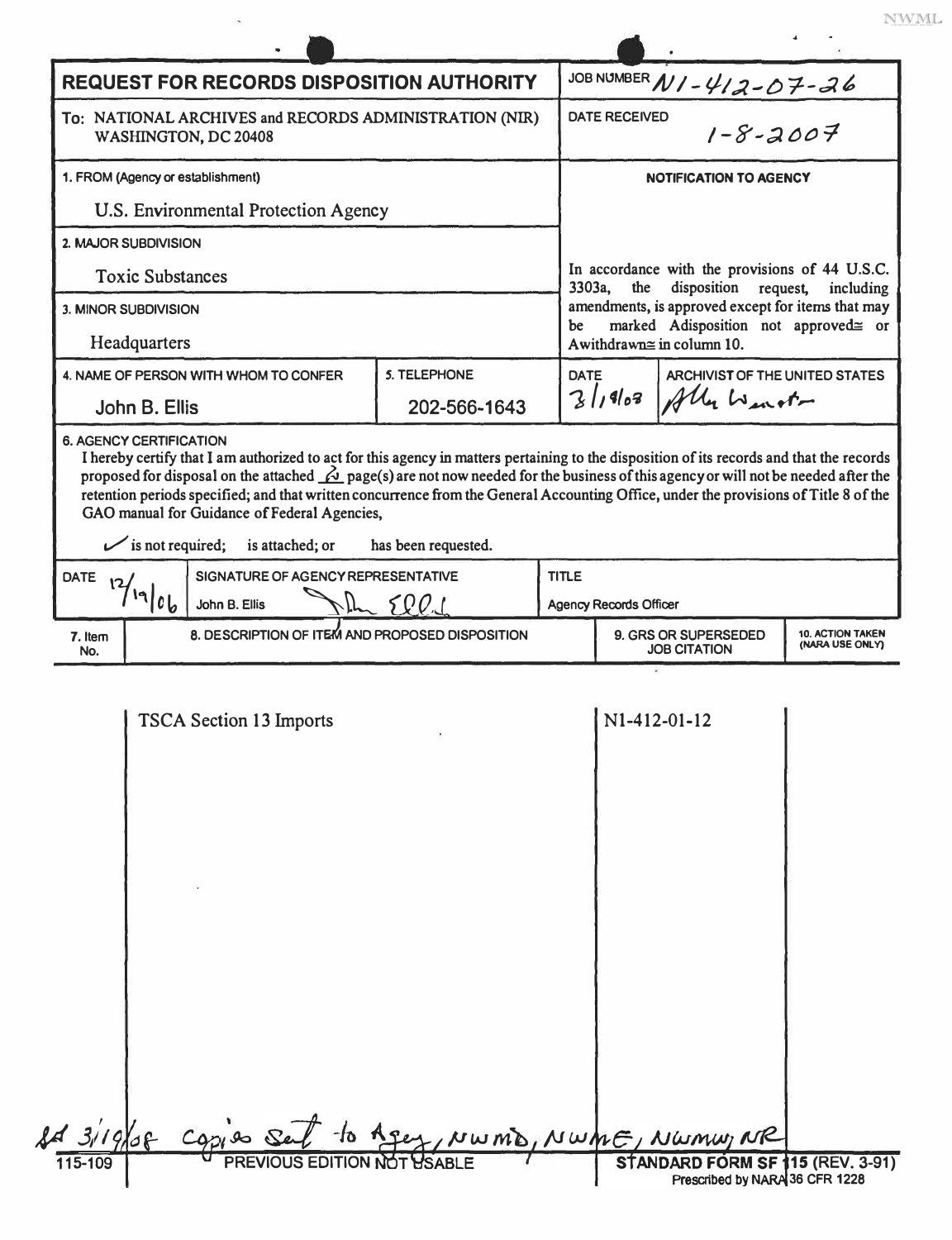

• • **This schedule is in development. It may not be used to retire or destroy records. If you have any questions, please contact the Records Help Desk.** 

# **EPA Records Schedule 248**

**Status:** Development, 12/12/2006

**Title:** TSCA Section 13 Imports

**Program:** Toxic Substances

**Applicability:** Headquarters

Function: 108-025-06-02 - Manage Toxic Substances

### **NARA Disposal Authority:**

This schedule authorizes the disposition of the record copy in any media (media neutral). Records designated for permanent retention must be transferred to the National Archives in accordance with NARA standards at the time of transfer.

• Pending

## **Description:**

Records contain documents from various companies concerning the importation of a chemical substance or mixtures regulated under the Toxic Substances Control Act. Most of the current documents maintained by the EPA consist primarily of certification statements and correspondence from various companies documenting the receipt of shipment as well as certification of compliance.

### **Disposition Instructions:**

**Item a:** Record copy

- Disposable
- Close inactive records at end of each fiscal year. Destroy *5* years after file closure.

### **Guidance:**

The offices of record for files governed by this schedule are the Non-Confidential Information Center (NCIC) and the Confidential Business Information Center (CBIC).

Records containing sensitive information must be shredded or otherwise definitively destroyed to protect confidentiality.

The Secretary of the Treasury works in consultation with the EPA Administrator if a chemical substance, mixture, or article is refused entry into the customs territory of the United States.

Early records associated with Section 13 primarily document development of the rule. EPA 149 -

<file://F>:\ bf2006\ Schedules -media neutral NARA project\ 248.html 12/18/2006